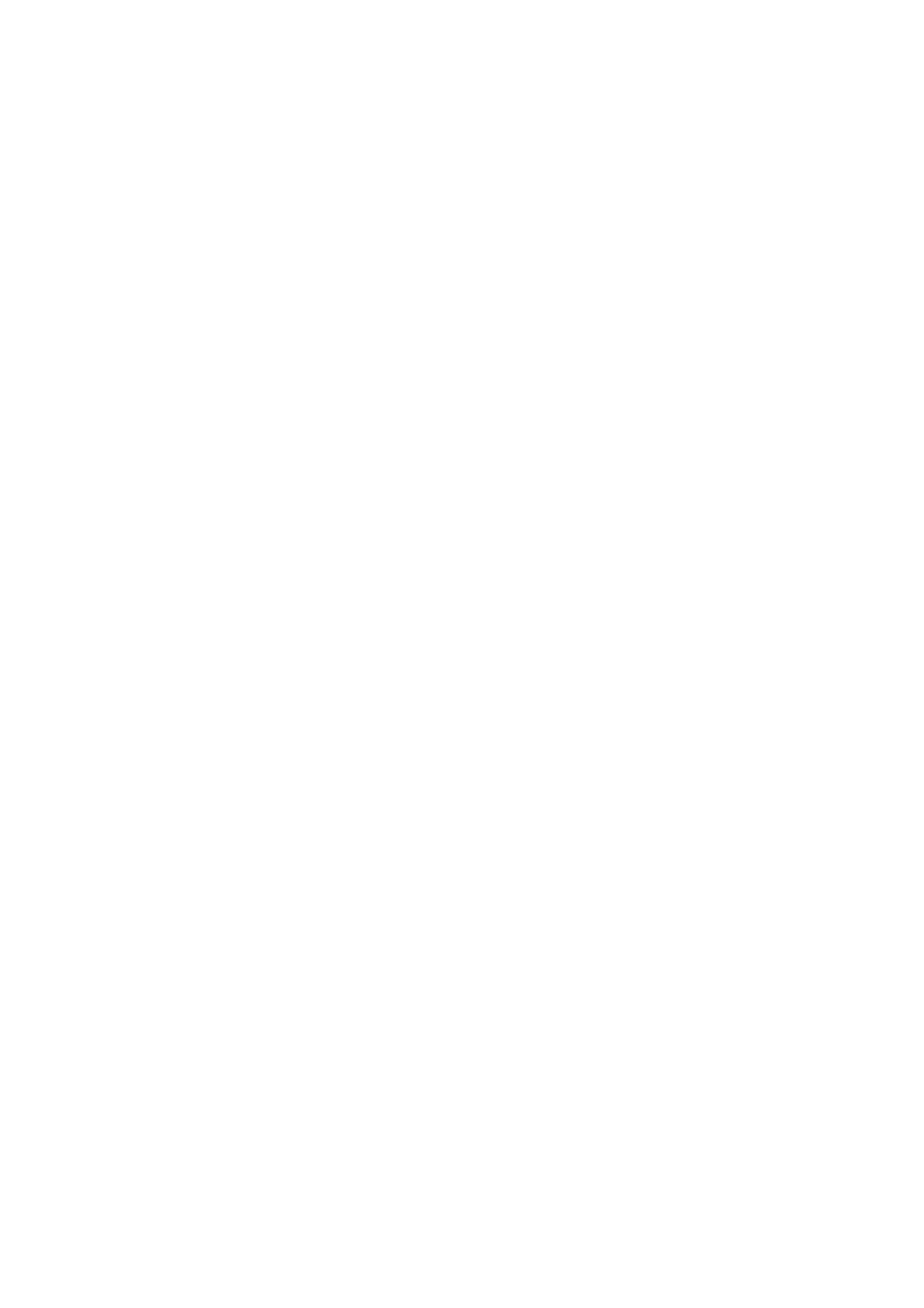#### 1. Introductory remarks

The spin- $\frac{1}{2}$  XY chains are known as a simplest quantum interacting system for which <sup>a</sup> lot of statistical-mechanics calculations can be performed exactly [1]. The properties of such quantum spin chains were studied intensively during last more than forty years and the interestin such models may be renewed owing to a discovery of almost spin- $\frac{1}{2}$  XY chain compounds (see, e.g. [2,3]). On the other hand, such studies are interesting by their own rights since they provide <sup>a</sup> set of reference results which may be useful for understanding the much more commonHeisenberg chains.

In what follows we consider the spin- $\frac{1}{2}$  anisotropic XY chain in <sup>a</sup> transverse field with an additional Dzyaloshinskii-Moriya interaction directed along <sup>z</sup>-axis in spin space to elucidate the effects of the Dzyaloshinskii-Moriya interaction on the dynamic properties of quantum spin chains. The Dzyaloshinskii-Moriya interaction plays important role in <sup>a</sup> number of quasi-one-dimensional materials and although it is generally small its effects could be very important [4–6]. The Dzyaloshinskii-Moriya interaction also arises in <sup>a</sup> description of the nonequlibrium steady states of spin chains [7]. Let us recall what is known about thedynamics of the considered quantum spin chains. The spin- $\frac{1}{2} XY$  chain with the Dzyaloshinskii-Moriya interaction was introduced in Ref. [8] (seealso Ref. [9]) and the effects of this interaction on the  $zz$  dynamics were analyzed in Refs. [10,11]. In particular, the  $zz$  dynamic susceptibility  $\chi_{zz}(\kappa,\omega)$  of the spin- $\frac{1}{2}$  anisotropic XY chain with the Dzyaloshinskii-Moriya interaction was derived explicitly for  $\kappa = 0$  [10] and  $\kappa \neq 0$  [11]. Nevertheless, the effects of the Dzyaloshinskii-Moriya interaction on the two-fermion excitation continuum which governs zz dynamics [12,13] have not been examined yet. There are notorious difficulties in calculations of the  $xx, xy, yx, yy$  dynamic quantities (for references see [14]) and to our best knowledge the effects of the Dzyaloshinskii-Moriya interaction on such quantities have not been reported until now. On the other hand, we should mentioned here the recent papers on the Heisenberg chains with the Dzyaloshinskii-Moriya interaction [15,16]. Thus, using the symmetry arguments for the antiferromagnetic isotropic Heisenberg $(XXX)$  chain with the Dzyaloshinskii-Moriya term directed along  $z$ axis in spin space it was shown that although the Dzyaloshinskii-Moriya interaction may leave the spectrum of the problem unchanged it can essentially influence the spin correlations / dynamic susceptibilities. In what follows we also derive such <sup>a</sup> conclusion in the case of the isotropicXY (i.e. XX0) chain, however, calculated different dynamic structure

factors explicitly.

 In the present paper we report the first results for the Dzyaloshinskii-Moriya effects on the two-fermion excitation continuum which governsthe zz dynamics of spin- $\frac{1}{2}$  XY chains and on the xx, xy, yx, yy dynamics of such chains. We start with presenting the basic formulas of the Jordan-Wigner fermionization approac<sup>h</sup> (Section 2). Then we consider the case of isotropic XY exchange interaction. This case is essentially simpler than the case of anisotropic  $XY$  exchange interaction since the Dzyaloshinskii-Moriya interaction can be eliminated by <sup>a</sup> spin axes rotation. As <sup>a</sup> result we can examine the dynamic structure factors of the chain with the Dzyaloshinskii-Moriya interaction using the obtained earlier results for such <sup>a</sup> chain without the Dzyaloshinskii-Moriyainteraction (Section 3). Finally, we summarize our results (Section 4).

## 2. Dzyaloshinskii-Moriya interaction and Jordan-Wigner fermions

In what follows we consider  $N \to \infty$  spins  $\frac{1}{2}$  arranged in a circle and governed by the Hamiltonian governed by the Hamiltonian

$$
H = \sum_{n=1}^{N} \Omega s_n^z + \sum_{n=1}^{N} \left( J^x s_n^x s_{n+1}^x + J^y s_n^y s_{n+1}^y \right) + \sum_{n=1}^{N} D \left( s_n^x s_{n+1}^y - s_n^y s_{n+1}^x \right) = \sum_{n=1}^{N} \Omega \left( s_n^+ s_n^- - \frac{1}{2} \right) + \frac{1}{2} \sum_{n=1}^{N} \left( \left( I^+ + iD \right) s_n^+ s_{n+1}^- + \left( I^+ - iD \right) s_n^- s_{n+1}^+ \right) + I^- \left( s_n^+ s_{n+1}^+ + s_n^- s_{n+1}^- \right) \right). \tag{2.1}
$$

Here  $J^{\alpha} = 2I^{\alpha}$ ,  $\alpha = x, y$  is the anisotropic XY exchange interaction,  $I^{\pm} = I^x \pm I^y$ , D is the Dzyaloshinskii-Moriya interaction and  $\Omega$  is the transformation of the transformation of the transformation of the transformation of the transformation of the transformation of the transformati transverse field. It is worthwhile to note that making use of the transformation  $\tilde{s}_n^x = s_n^x$ ,  $\tilde{s}_n^y = -s_n^y$ ,  $\tilde{s}_n^z = -s_n^z$  (a  $\pi$  rotation of all spins about the x-axis) one gets again (2.1) with the parameters  $-\Omega, J^x, J^y, -D$ , whereas a similar transformation,  $\tilde{s}_n^x = (-1)^n s_n^x$ ,  $\tilde{s}_n^y = (-1)^n s_n^y$ ,  $\tilde{s}_n^z = s_n^z$ yields (2.1) with the parameters  $\Omega, -J^x, -J^y, -D$ . The renumbering of sites  $j \to N - j + 1$ ,  $j = 1, 2, ..., N$  in (2.1) yields again (2.1) with the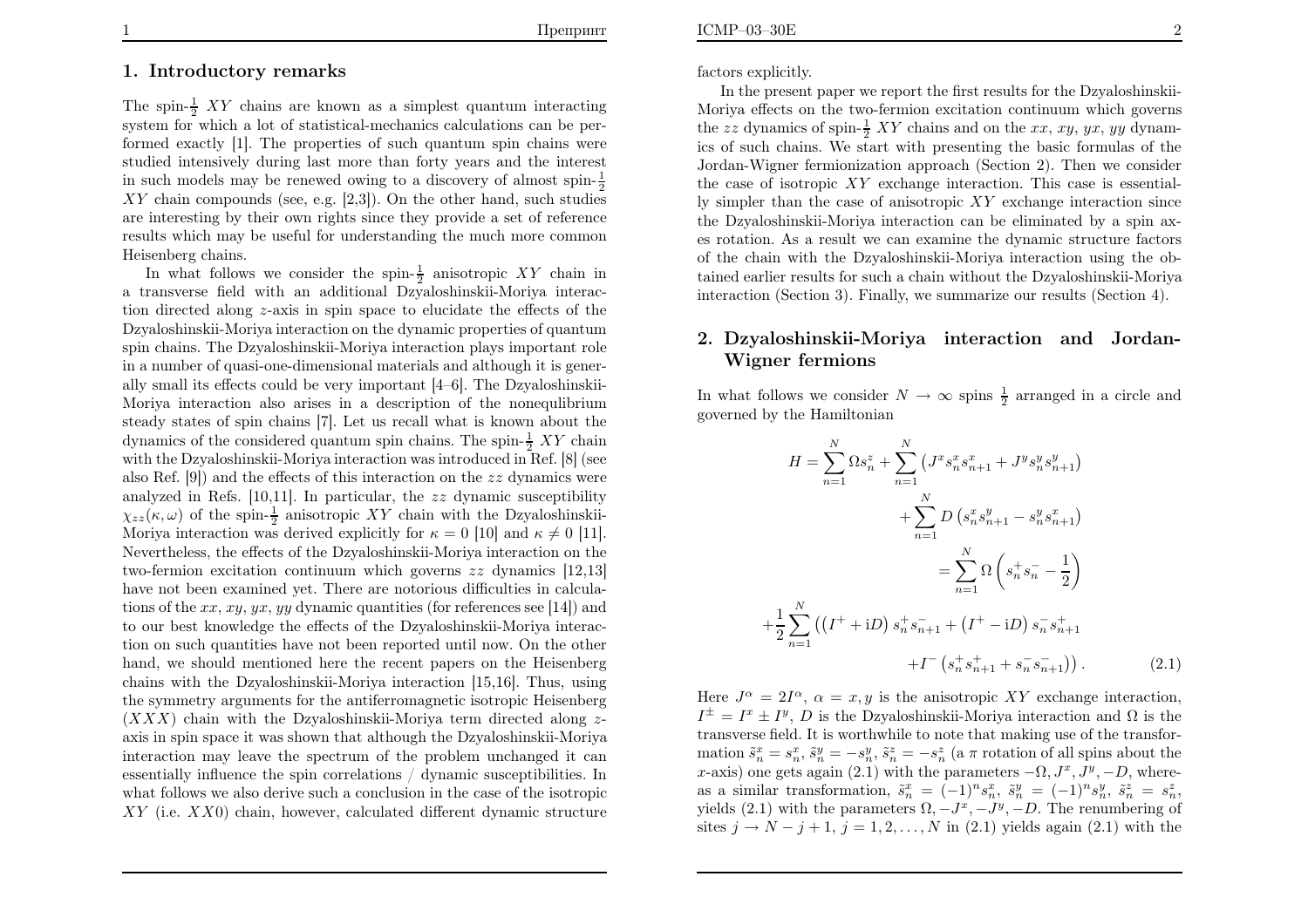parameters  $\Omega, J^x, J^y, -D$ . These symmetry remarks permit to reduce the range of parameters for <sup>a</sup> study of the properties the model.

 We are interested in dynamics of quantum spin chain (2.1). For this purpose we need the two-spin time-dependent correlation functions, $\Big\langle s$  $\frac{\alpha}{n}(t)s$  $\binom{\beta}{n+m}(0)$ ,  $\alpha, \beta = x, y, z$ , the angular brackets denote the canoni-cal thermodynamic averaging, which <sup>y</sup>ield the dynamic structure factors

$$
S_{\alpha\beta}(\kappa,\omega) = \sum_{m=1}^{N} \exp(i\kappa m) \int_{-\infty}^{\infty} dt \exp(i\omega t) \left\langle s_n^{\alpha}(t) s_{n+m}^{\beta}(0) \right\rangle.
$$
 (2.2)

Another dynamic quantity, the dynamic susceptibility  $\chi_{\alpha\beta}(\kappa,\omega)$  can be obtained from the dynamic structure factor (2.2) using the fluctuationdissipation theorem and the Kramers-Kronig transformation.

To derive the statistical-mechanics quantities of the spin model (2.1) we first use the Jordan-Wigner transformation

$$
c_1^+ = s_1^+, \quad c_n^+ = (-2s_1^z) \dots (-2s_{n-1}^z) s_n^+, \quad n = 2, \dots, N,
$$
  

$$
c_1 = s_1^-, \quad c_n = (-2s_1^z) \dots (-2s_{n-1}^z) s_n^-, \quad n = 2, \dots, N
$$
 (2.3)

to express the spin Hamiltonian in fermionic language

$$
H = \sum_{n=1}^{N} \Omega \left( c_n^+ c_n - \frac{1}{2} \right)
$$

$$
+ \frac{1}{2} \sum_{n=1}^{N} \left( \left( I^+ + iD \right) c_n^+ c_{n+1} - \left( I^+ - iD \right) c_n c_{n+1}^+ + I^- \left( c_n^+ c_{n+1}^+ - c_n c_{n+1} \right) \right). \tag{2.4}
$$

Here the periodic boundary conditions are implied (the boundary termnot important for further calculations when  $N \to \infty$  has been omitted).<br>Then we perform the Fourier transformation Then we perform the Fourier transformation

$$
c_n^+ = \frac{1}{\sqrt{N}} \sum_{\kappa} \exp\left(i\kappa n\right) c_{\kappa}^+, \quad c_n = \frac{1}{\sqrt{N}} \sum_{\kappa} \exp\left(-i\kappa n\right) c_{\kappa},
$$

$$
c_{\kappa}^+ = \frac{1}{\sqrt{N}} \sum_{n} \exp\left(-i\kappa n\right) c_n^+, \quad c_{\kappa} = \frac{1}{\sqrt{N}} \sum_{n} \exp\left(i\kappa n\right) c_n \tag{2.5}
$$

with  $\kappa$ = $\frac{2\pi}{N}$  $n \text{ and } n$ = $\frac{N}{2},$ with  $\kappa = \frac{2\pi}{N} n$  and  $n = -\frac{N}{2}, -\frac{N}{2} + 1, ..., \frac{N}{2} - 1$  (if N is even) or  $n = -\frac{N-1}{2}, -\frac{N-1}{2} + 1, ..., \frac{N-1}{2}$  (if N is odd) and the Bogolyubov transformation

$$
\begin{pmatrix}\n\beta_{\kappa} \\
\beta_{-\kappa}^{+} \\
\end{pmatrix} = \begin{pmatrix}\ni u_{\kappa} & v_{\kappa} \\
v_{\kappa} & i u_{\kappa}\n\end{pmatrix} \begin{pmatrix}\nc_{\kappa} \\
c_{-\kappa}^{+}\n\end{pmatrix},
$$
\n
$$
u_{\kappa} = \text{sgn} (I^{-} \sin \kappa) \frac{1}{\sqrt{2}} \sqrt{1 + \frac{\Omega + I^{+} \cos \kappa}{\lambda_{\kappa}}},
$$
\n
$$
v_{\kappa} = \frac{1}{\sqrt{2}} \sqrt{1 - \frac{\Omega + I^{+} \cos \kappa}{\lambda_{\kappa}}},
$$
\n
$$
\lambda_{\kappa} = \sqrt{(\Omega + I^{+} \cos \kappa)^{2} + (I^{-} \sin \kappa)^{2}} \tag{2.6}
$$

to get instead of (2.4) the final fermionic Hamiltonian

$$
H = \sum_{\kappa} \left( -\frac{\Omega}{2} + (\Omega + I^{+} \cos \kappa + D \sin \kappa) c_{\kappa}^{+} c_{\kappa} -\frac{1}{2} I^{-} \sin \kappa (c_{\kappa}^{+} c_{-\kappa}^{+} + c_{\kappa} c_{-\kappa}) \right)
$$
  
\n
$$
= \sum_{\kappa}^{\prime} \left( \left( c_{\kappa}^{+} - c_{-\kappa} \right) -\frac{1}{2} I^{-} \sin \kappa \right)
$$
  
\n
$$
\cdot \left( \begin{array}{cc} \Omega + I^{+} \cos \kappa + D \sin \kappa & -iI^{-} \sin \kappa \\ iI^{-} \sin \kappa & -\Omega - I^{+} \cos \kappa + D \sin \kappa \end{array} \right) \left( \begin{array}{c} c_{\kappa} \\ c_{-\kappa}^{+} \\ -D \sin \kappa \end{array} \right)
$$
  
\n
$$
= \sum_{\kappa}^{\prime} \left( \left( \beta_{\kappa}^{+} \ \beta_{-\kappa} \right) \left( \begin{array}{c} D \sin \kappa + \lambda_{\kappa} & 0 \\ 0 & D \sin \kappa - \lambda_{\kappa} \end{array} \right) \left( \begin{array}{c} \beta_{\kappa} \\ \beta_{-\kappa}^{+} \\ -D \sin \kappa \end{array} \right)
$$
  
\n
$$
= \sum_{\kappa}^{\prime} \left( D \sin \kappa \left( \beta_{\kappa}^{+} \beta_{\kappa} + \beta_{-\kappa} \beta_{-\kappa}^{+} - 1 \right) + \lambda_{\kappa} \left( \beta_{\kappa}^{+} \beta_{\kappa} - \beta_{-\kappa} \beta_{-\kappa}^{+} \right) \right)
$$
  
\n
$$
= \sum_{\kappa} \left( D \sin \kappa + \lambda_{\kappa} \right) \left( \beta_{\kappa}^{+} \beta_{\kappa} - \frac{1}{2} \right)
$$
  
\n
$$
= \sum_{\kappa} \Lambda_{\kappa} \left( \beta_{\kappa}^{+} \beta_{\kappa} - \frac{1}{2} \right). (2.7)
$$

Here the prime denotes that  $\kappa$  varies (when  $N \to \infty$ ) from 0 to  $\pi$  and the elementary excitations energies are given by

$$
\Lambda_{\kappa} = D \sin \kappa + \lambda_{\kappa}
$$
  
=  $D \sin \kappa + \sqrt{(\Omega + I^+ \cos \kappa)^2 + (I^- \sin \kappa)^2} \neq \Lambda_{-\kappa}.$  (2.8)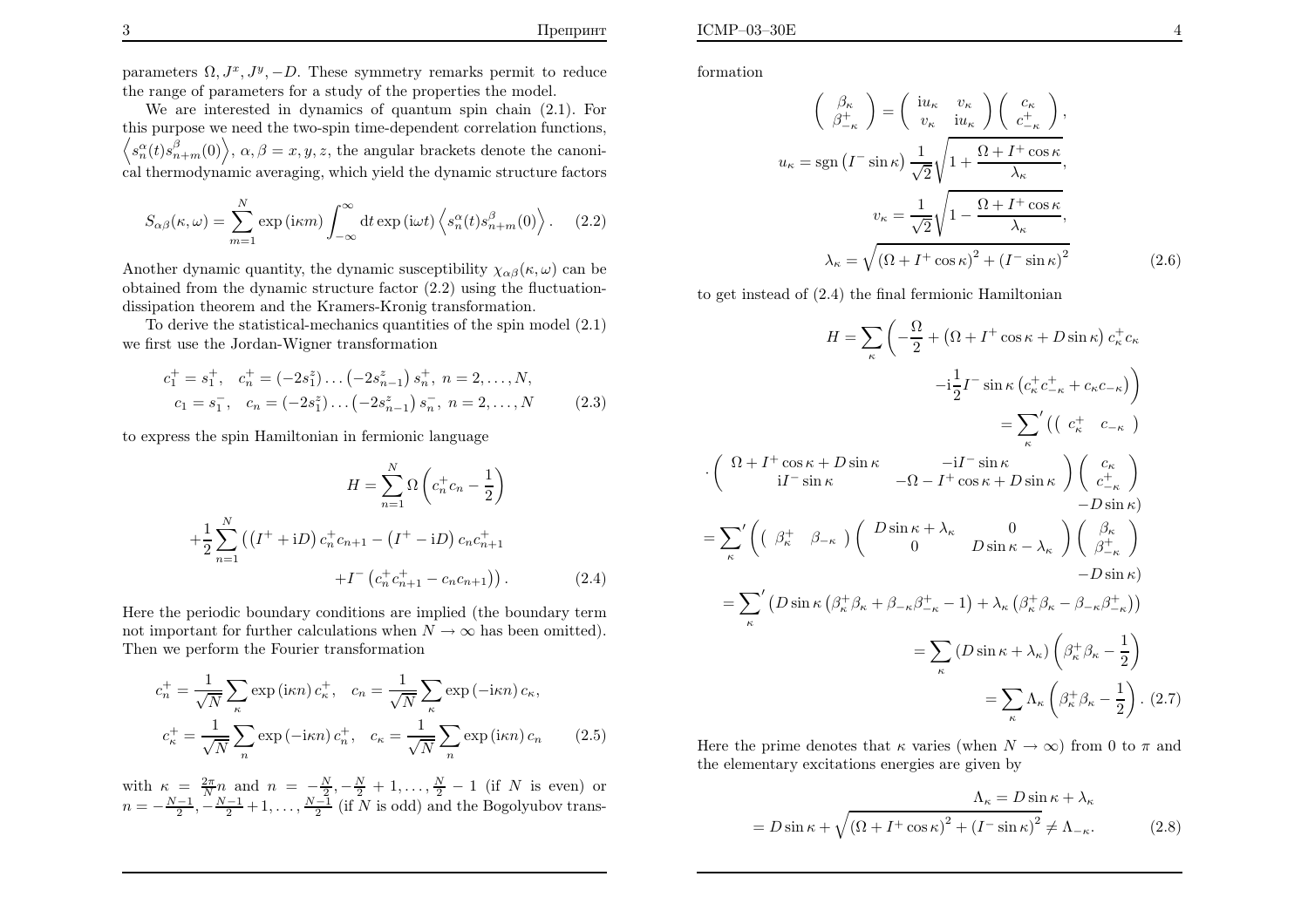It should be noted here that the Bogolyubov transformation (2.6) doesnot depend on the Dzyaloshinskii-Moriya interaction  $D$ .

# 3. Isotropic XY chain

The isotropic case  $J^x = J^y = J$  is essentially simpler than a general anisotropic case  $J^x \neq J^y$  since the Dzyaloshinskii-Moriya interaction can be eliminated from the Hamiltonian (2.1) by <sup>a</sup> simple spin axes rotation (see, e.g. [4]). Really, introducing new spin variables

$$
\tilde{s}_n^x = s_n^x \cos \phi_n + s_n^y \sin \phi_n,
$$
  
\n
$$
\tilde{s}_n^y = -s_n^x \sin \phi_n + s_n^y \cos \phi_n,
$$
  
\n
$$
\tilde{s}_n^z = s_n^z,
$$
  
\n
$$
\phi_n = (n-1)\varphi, \quad \tan \varphi = \frac{D}{J}
$$
\n(3.1)

one finds that

$$
H = \sum_{n=1}^{N} \Omega s_n^z + \sum_{n=1}^{N} J \left( s_n^x s_{n+1}^x + s_n^y s_{n+1}^y \right) + \sum_{n=1}^{N} D \left( s_n^x s_{n+1}^y - s_n^y s_{n+1}^x \right) - \sum_{n=1}^{N} \Omega \tilde{s}_n^z + \sum_{n=1}^{N} \text{sgn}(J) \sqrt{J^2 + D^2} \left( \tilde{s}_n^x \tilde{s}_{n+1}^x + \tilde{s}_n^y \tilde{s}_{n+1}^y \right). \tag{3.2}
$$

Obviously, the thermodynamic properties of the model with Dzyaloshinskii-Moriya interaction are the same as of the model without suchinteraction but with renormalized isotropic exchange interaction  $|J| \rightarrow \sqrt{I^2 + D^2}$ .  $\sqrt{J^2 + D^2}$ . As a result the Dzyaloshinskii-Moriya interaction cannot be revealed from the measurements of thermodynamic quantities. Let uspass to the dynamic quantities.

### $3.1.$   $zz$  dynamics and two-fermion excitation continuum

The spin rotations  $(3.1)$  do not effect the z spin component and therefore

$$
\langle s_n^z(t)s_{n+m}^z(0)\rangle\big|_{J,D} = \langle \tilde{s}_n^z(t)\tilde{s}_{n+m}^z(0)\rangle\big|_{\text{sgn}(J)\sqrt{J^2+D^2},0}.
$$
 (3.3)

As a result we may use the long-known results for the  $zz$  dynamics (see, e.g. [12,13])

$$
S_{zz}(\kappa, \omega)|_{J,D} = S_{zz}(\kappa, \omega)|_{\text{sgn}(J)\sqrt{J^2 + D^2}, 0}
$$

$$
= \int_{-\pi}^{\pi} d\kappa_1 n_{\kappa_1} (1 - n_{\kappa_1 - \kappa}) \delta(\omega + \Lambda_{\kappa_1} - \Lambda_{\kappa_1 - \kappa}). \tag{3.4}
$$

Here  $\Lambda_{\kappa} = \Omega + \text{sgn}(J)\sqrt{J^2 + D^2} \cos \kappa$  is the elementary excitation energy and  $n_{\kappa} = \frac{1}{1+\exp(\beta \Lambda_{\kappa})}$  is the Fermi function. From Refs. [12,13] we know that the  $zz$  dynamic structure factor  $(3.4)$  is governed by the two-fermion excitation continuum. The lower, middle, and upper boundaries of thecontinuum in the plane wavevector  $\kappa$  – frequency  $\omega$  are given by

$$
\frac{\omega_l}{\sqrt{J^2 + D^2}} = 2\sin\frac{|\kappa|}{2}\left|\sin\left(\frac{|\kappa|}{2} - \alpha\right)\right|,\tag{3.5}
$$

$$
\frac{\omega_m}{\sqrt{J^2 + D^2}} = 2\sin\frac{|\kappa|}{2}\sin\left(\frac{|\kappa|}{2} + \alpha\right),\tag{3.6}
$$

and

$$
\frac{\omega_u}{\sqrt{J^2 + D^2}} = \begin{cases} 2\sin\frac{|\kappa|}{2}\sin\left(\frac{|\kappa|}{2} + \alpha\right), & \text{if } 0 \le |\kappa| \le \pi - 2\alpha, \\ 2\sin\frac{|\kappa|}{2}, & \text{if } \pi - 2\alpha \le |\kappa| \le \pi, \end{cases}
$$
(3.7)

respectively; here  $\alpha = \arccos \frac{\Omega}{\sqrt{J^2 + D^2}}$ . The soft modes (i.e. the values of  $\kappa$ at which  $\omega_l = 0$ ) occur at  $|\kappa_0| = 0$ , 2 $\alpha$ . The zz dynamic structure factor may exhibit a one-dimensional Van Hove's singularity (i.e.  $S_{zz}(\kappa, \omega=$  $(\omega_s - 0) \sim \frac{1}{\sqrt{\omega_s - \omega}}$  while approaching the curve

$$
\frac{\omega_s}{\sqrt{J^2 + D^2}} = 2\sin\frac{|\kappa|}{2}.\tag{3.8}
$$

As temperature increases the lower boundary of the continuumsmears out, i.e.  $\frac{\omega_l}{\sqrt{J^2+D^2}}$  = 0, and the upper boundary becomes  $\frac{\omega_u}{\sqrt{J^2+D^2}} = 2 \sin \frac{|\kappa|}{2}$ . To conclude, the zz dynamics in the presence of the Dzyaloshinskii-Moriya interaction remains as for the chain withoutsuch interaction but with renormalized isotropic exchange interaction  $|J| \rightarrow \sqrt{J^2 + D^2}$ . As a result the Dzyaloshinskii-Moriya interaction does not manifest itself in the zz dynamic quantities.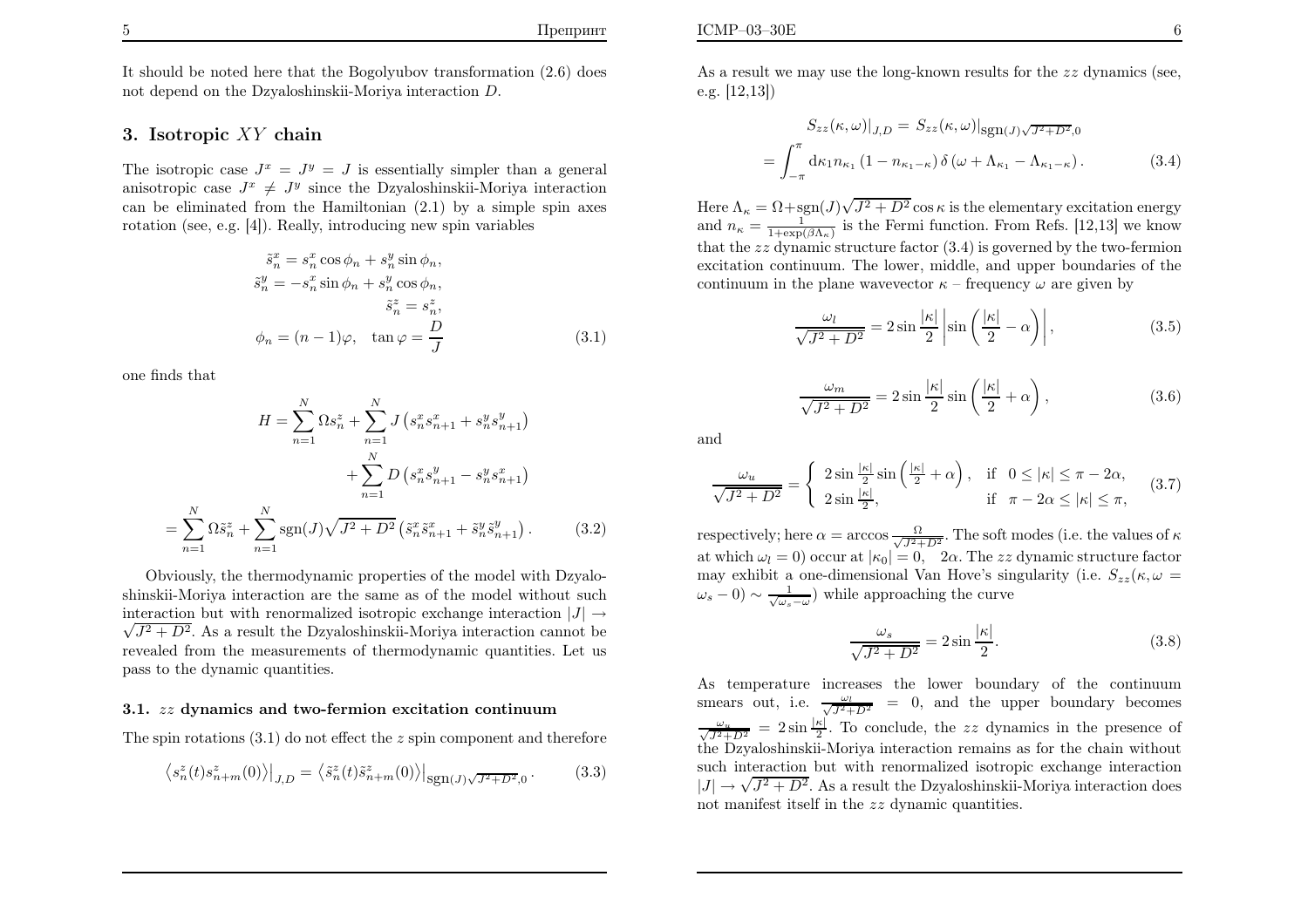# $3.2.$   $xx$  and  $xy$  dynamics

Let us pass to the rest spin correlation functions. Employing Eq. (3.1)one finds

$$
\langle s_n^x(t)s_{n+m}^x \rangle \big|_{J,D} = \cos \phi_n \cos \phi_{n+m} \langle \tilde{s}_n^x(t)\tilde{s}_{n+m}^x \rangle \big|_{\text{sgn}(J)\sqrt{J^2 + D^2},0}
$$

$$
- \cos \phi_n \sin \phi_{n+m} \langle \tilde{s}_n^x(t)\tilde{s}_{n+m}^y \rangle \big|_{\text{sgn}(J)\sqrt{J^2 + D^2},0}
$$

$$
- \sin \phi_n \cos \phi_{n+m} \langle \tilde{s}_n^y(t)\tilde{s}_{n+m}^x \rangle \big|_{\text{sgn}(J)\sqrt{J^2 + D^2},0}
$$

$$
+ \sin \phi_n \sin \phi_{n+m} \langle \tilde{s}_n^y(t)\tilde{s}_{n+m}^y \rangle \big|_{\text{sgn}(J)\sqrt{J^2 + D^2},0} \quad (3.9)
$$

and similar formulas for  $\langle s_n^x(t)s_{n+m}^y \rangle \Big|_{J,D}, \langle s_n^y(t)s_{n+m}^x \rangle \Big|_{J,D}$  and  $\langle s_n^y(t)s_{n+m}^y \rangle\big|_{J,D}$ . Using further the relations  $\langle \tilde{s}_n^x(t)\tilde{s}_{n+m}^x \rangle\big|_{J,0} =$  $\left.\left<\tilde{s}^{y}_{n}(t)\tilde{s}^{y}_{n+m}\right>\right|_{J,0},\ \left.\left<\tilde{s}^{x}_{n}(t)\tilde{s}^{y}_{n+m}\right>\right|_{J,0}=-\left.\left<\tilde{s}^{y}_{n}(t)\tilde{s}^{x}_{n+m}\right>\right|_{J,0}$  one ge  $\frac{y}{n}(t)\tilde{s}$  $_{n+m}^y\rangle\big|_{J,0},\ \big\langle \tilde{s}%\overline{\tilde{s}}\tilde{s}\overline{\tilde{s}}\tilde{s}\overline{\tilde{s}}\tilde{s}\overline{\tilde{s}}\tilde{s}\overline{\tilde{s}}\big\langle \tilde{s}\overline{\tilde{s}}\tilde{s}\overline{\tilde{s}}\tilde{s}\overline{\tilde{s}}\tilde{s}\overline{\tilde{s}}\tilde{s}\overline{\tilde{s}}\tilde{s}\overline{\tilde{s}}\big\langle \tilde{s}\overline{\tilde{s}}\tilde{s}\overline{\tilde{s}}\tilde{s}\overline{\tilde{s}}\overline{\tilde{s}}\tilde{s}\overline{\tilde{s}}\big$  $\frac{x}{n}(t)\tilde{s}$  $_{n+m}^y\rangle\big|_{J,0}=-\left\langle \tilde{s}\right\rangle$  $\frac{y}{n}(t)\tilde{s}$  $\binom{x}{n+m}\big|_{J,0}$  one gets

$$
S_{xx}(\kappa, \omega)|_{J,D} = \frac{1}{2} \left( S_{xx}(\kappa + \varphi, \omega)|_{\text{sgn}(J)\sqrt{J^2 + D^2}, 0} + S_{xx}(\kappa - \varphi, \omega)|_{\text{sgn}(J)\sqrt{J^2 + D^2}, 0} + \mathrm{i} \left( S_{xy}(\kappa + \varphi, \omega)|_{\text{sgn}(J)\sqrt{J^2 + D^2}, 0} - S_{xy}(\kappa - \varphi, \omega)|_{\text{sgn}(J)\sqrt{J^2 + D^2}, 0} \right) \right) = S_{yy}(\kappa, \omega)|_{J,D}, \tag{3.10}
$$

$$
S_{xy}(\kappa,\omega)|_{J,D} = \frac{1}{2} \left( S_{xy}(\kappa + \varphi,\omega)|_{\text{sgn}(J)\sqrt{J^2 + D^2},0} + S_{xy}(\kappa - \varphi,\omega)|_{\text{sgn}(J)\sqrt{J^2 + D^2},0} \right)
$$

$$
-i \left( S_{xx}(\kappa + \varphi,\omega)|_{\text{sgn}(J)\sqrt{J^2 + D^2},0} - S_{xx}(\kappa - \varphi,\omega)|_{\text{sgn}(J)\sqrt{J^2 + D^2},0} \right) = - S_{yx}(\kappa,\omega)|_{J,D}. \tag{3.11}
$$

We may use now the results available for the isotropic  $XY$  chain without the Dzyaloshinskii-Moriya interaction to follow the effects ofthe latter interaction on  $xx (yy)$  and  $xy (yx)$  dynamics. We start from the exact analytical result for zero temperature  $\beta = \infty$  and stron the exact analytical result for zero temperature  $\beta = \infty$  and strong fields  $\Omega > \sqrt{J^2 + D^2}$  [17,14]. The ground-state is completely polarized  $|GS_s\rangle = \prod_n |\downarrow_n\rangle$  (in spin language) or completely empty  $c_{\kappa} |GS_c\rangle = 0$ (in fermionic language). Therefore, <sup>a</sup> crucial simplification occurs

$$
s_m^+ \left| \text{GS}_s \right\rangle = c_m^+ \left| \text{GS}_c \right\rangle = \frac{1}{\sqrt{N}} \sum_{\kappa} \exp\left( \text{i}\kappa m \right) c_{\kappa}^+ \left| \text{GS}_c \right\rangle,
$$
  

$$
s_m^- \left| \text{GS}_s \right\rangle = 0. \tag{3.12}
$$

As <sup>a</sup> result

$$
\langle s_n^x(t)s_{n+m}^x \rangle|_{\text{sgn}(J)\sqrt{J^2+D^2},0} = \frac{1}{4} \langle \text{GS}_s|s_n^-(t)s_{n+m}^+|\text{GS}_s \rangle
$$
  
= 
$$
\frac{1}{4N} \sum_{\kappa} \exp\left(\text{i}\kappa m - \text{i}\left(\Omega + \text{sgn}(J)\sqrt{J^2 + D^2}\cos\kappa\right)t\right), \qquad (3.13)
$$

$$
\langle s_n^x(t)s_{n+m}^y \rangle|_{\text{sgn}(J)\sqrt{J^2+D^2},0} = \frac{1}{4i} \langle \text{GS}_s | s_n^-(t)s_{n+m}^+ | \text{GS}_s \rangle
$$
  
=  $-i \langle s_n^x(t)s_{n+m}^x \rangle|_{\text{sgn}(J)\sqrt{J^2+D^2},0},$  (3.14)

and therefore

$$
S_{xx}(\kappa,\omega)|_{J,D} = \mathrm{i} S_{xy}(\kappa,\omega)|_{J,D}
$$

$$
= \frac{\pi}{2} \delta \left( \omega - \Omega - \mathrm{sgn}(J) \sqrt{J^2 + D^2} \cos(\kappa + \varphi) \right). \tag{3.15}
$$

If  $\Omega < -\sqrt{J^2 + D^2}$  instead of (3.12) one has

$$
s_m^+ \left| \text{GS}_s \right\rangle = (-1)^m c_m \left| \text{GS}_c \right\rangle = \frac{1}{\sqrt{N}} \sum_{\kappa} \exp\left( -\mathrm{i} \left( \kappa + \pi \right) m \right) c_\kappa \left| \text{GS}_c \right\rangle \tag{3.16}
$$

As <sup>a</sup> result

$$
\langle s_n^x(t)s_{n+m}^x \rangle|_{\text{sgn}(J)\sqrt{J^2+D^2},0} = -i \langle s_n^x(t)s_{n+m}^y \rangle|_{\text{sgn}(J)\sqrt{J^2+D^2},0}
$$
  

$$
= \frac{1}{4} \langle \text{GS}_s|s_n^+(t)s_{n+m}^-|\text{GS}_s \rangle
$$
  

$$
= \frac{1}{4N} \sum_{\kappa} \exp\left(-i(\kappa + \pi)m + i\left(\Omega + \text{sgn}(J)\sqrt{J^2 + D^2}\cos\kappa\right)t\right), (3.17)
$$

and therefore

$$
S_{xx}(\kappa,\omega)|_{J,D} = -\mathrm{i} S_{xy}(\kappa,\omega)|_{J,D}
$$

$$
= \frac{\pi}{2}\delta\left(\omega + \Omega - \mathrm{sgn}(J)\sqrt{J^2 + D^2}\cos\left(\kappa - \varphi\right)\right). \tag{3.18}
$$

Another exact analytical results may be obtained for infinite temperature $\beta = 0.$ 

Let us pass to the case of finite temperatures  $0 < \beta < \infty$  (and  $0 < \sqrt{I^2 + D^2}$ ) Unfortunately in this case we can calculate the dy- $0 \le \Omega \lt \sqrt{J^2 + D^2}$ ). Unfortunately in this case we can calculate the dynamic structure factors  $S_{xx}(\kappa, \omega)$ ,  $S_{xy}(\kappa, \omega)$  of the isotropic XY chain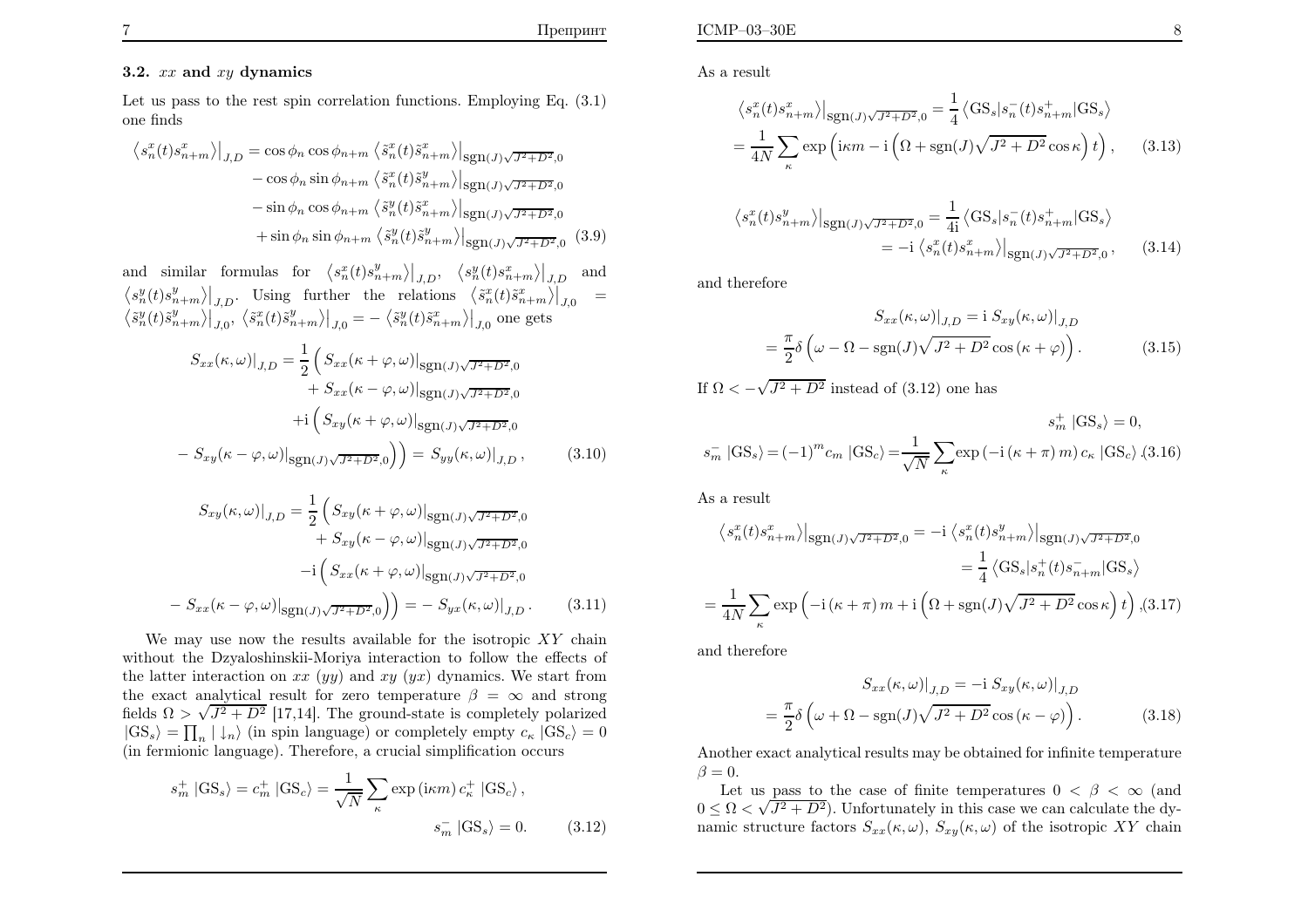

Figure 1.  $S_{xx}(\kappa, \omega)$  for  $\Omega = 0.001, J = -1, D = 0, \beta = 20$ .



Figure 2.  $S_{xx}(\kappa, \omega)$  for  $\Omega = 0.001, J = -1, D = 1, \beta = 20$ .

which enter  $(3.10)$ ,  $(3.11)$  only numerically. The xx dynamic structure factor (grey-scale plots) of the finite-size  $(N = 400)$  isotropic XY chain  $(J = -1)$  with the Dzyaloshinskii-Moriya interaction at low temperature ( $\beta = 20$ ) for different strengths of the transverse field  $\Omega = 0.001$ and  $\Omega = 0.5$  can be seen in Figs. 1, 2 and Figs. 3, 4, respectively. From the earlier studies for isotropic  $XY$  chains [14] we know that the xx dynamic structure factor at low temperatures is concentrated in the plane wavevector  $\kappa$  – frequency  $\omega$  roughly along the boundaries of the two-fermion continuum  $(3.5)$ ,  $(3.6)$ ,  $(3.7)$  (Figs. 1 and 3). If the Dzyaloshinskii-Moriya interaction is present it is not true any more (Figs. 2 and 4). The xx dynamic structure factor is concentrated mostly along the curves which correspond to the boundaries of two two-fermion continuum (3.5), (3.6), (3.7) which are shifted by  $\pm \varphi$  along the wavevector



Figure 3.  $S_{xx}(\kappa, \omega)$  for  $\Omega = 0.5$ ,  $J = -1$ ,  $D = 0$ ,  $\beta = 20$ .



Figure 4.  $S_{xx}(\kappa, \omega)$  for  $\Omega = 0.5$ ,  $J = -1$ ,  $D = 1$ ,  $\beta = 20$ .

axis  $\kappa$  and are renormalized  $|J| \to \sqrt{J^2 + D^2}$  along the frequency axis<br> $\omega$ . Thus, the correspondence between the xx and xx dynamic quanti- $\omega$ . Thus, the correspondence between the xx and zz dynamic quantities becomes violated. From Figs. 1, 2, 3, 4 we can also see arising ofthe asymmetry in  $S_{xx}(\kappa, \omega)$  with respect to the change  $\kappa \to -\kappa$  owing to the Dzyaloshinskii-Moriya interaction as the transverse field deviatesfrom zero. As  $\Omega$  increases (at fixed  $D$ ) a redistribution of a weight of  $S_{xx}(\kappa,\omega)$  between "left" and "right" two-fermion continua takes place until the "left" one completely disappears as  $\Omega$  exceeds  $\sqrt{J^2 + D^2}$ . (Obviously, we should change "left" to "right" and vice versa when  $\Omega$  increases its value being negative.) It is important to note, that the soft modes of "left" and "right" continua originating from the soft mode of the originalcontinuum at  $\kappa = 0$  occur at  $\kappa = \pm \varphi$  and they are field independent; they can be used for determining of the value of the Dzyaloshinskii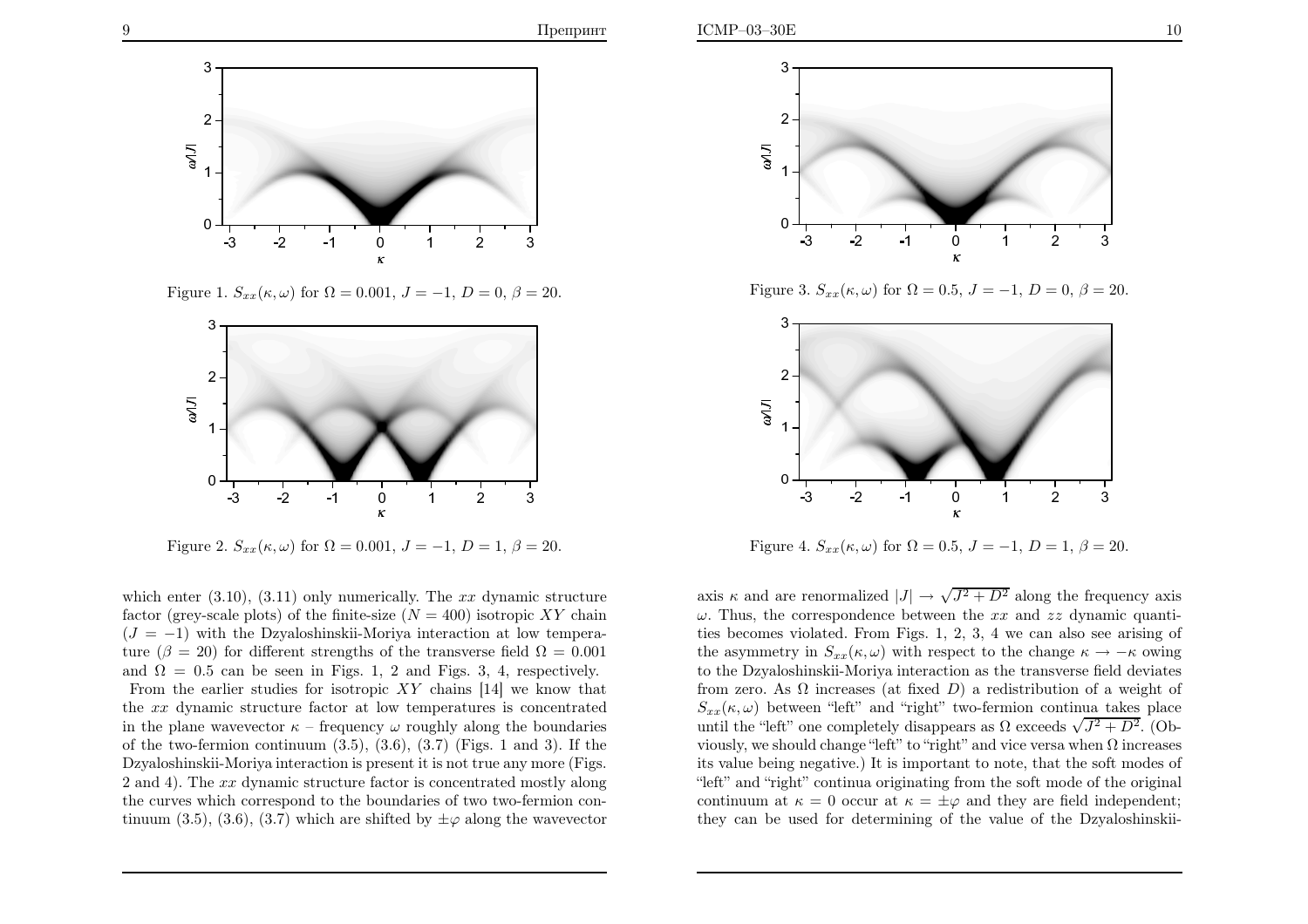Moriya interaction in the corresponding compounds. For electron-spinresonance experiments the frequency profiles of  $S_{xx}(\kappa,\omega)$  at  $\kappa=0$  and  $\kappa = \pi$  are relevant [18]. We see that both profiles change drastically if the Dzyaloshinskii-Moriya interaction is present. For example, the lve i zero-frequency peak at  $\kappa = 0$  which is relevant for the ferromagnet ic case moves towards higher frequency and its position is determined by the value of the Dzyaloshinskii-Moriya interaction. Similarly, the Dzyaloshinskii-Moriya interaction spectacularly changes the frequencyprofile at  $\kappa = \pi$  which is relevant for the antiferromagnetic case. Obvious- ly, these effects can be used for experimental determining of the value of the Dzyaloshinskii-Moriya interaction in the corresponding compounds.

#### 4. Concluding remarks

To summarize, we have studied the  $xx (yy)$  and  $xy (yx)$  dynamic structure factors of the spin- $\frac{1}{2}$  isotropic XY chain with the Dzyaloshinskii-Moriya interaction and have demonstrated how the relation between these quantities and the zz dynamic structure factor is modified due to the Dzyaloshinskii-Moriya interaction. We have discussed how the Dzyaloshinskii-Moriya interaction may manifest itself in the dynamic experiments.

#### Acknowledgments

The authors are indebted to Taras Krokhmalskii for collaboration on closely related topics and for numerical assistance. O. D. was supported by the STCU project #1673 'Dynamics of correlations in quantum spin chains'. T. V. was supported by <sup>a</sup> grant of the President of Ukraine foryoung researchers.

### References

- 1. Lieb E., Schultz T. and Mattis D., Two soluble models of an antiferromagnetic chain, Ann. Phys. (N.Y.), 1961, V.16, 3, 407–466.
- 2. Kenzelmann M., Coldea R., Tennant D. A., Visser D., Hofmann M., Smeibidl P. and Tylczynski Z., Order-to-disorder transition inthe XY-like quantum magnet  $Cs_2CoCl<sub>4</sub>$  induced by noncommuting applied fields, *Phys. Rev. B*, 2002, V.65, 144432.
- 3. Caux J.-S., Essler F. H. L. and Löw U., Dynamical structure factor of the anisotropic Heisenberg chain in <sup>a</sup> transverse field, cond- $\text{mat}/0303587$  (to appear in *Phys. Rev. B*).
- 4. Oshikawa M. and Affleck I., Field-induced gap in  $S = 1/2$  anti ferromagnetic chains, Phys. Rev. Lett., 1997, V.79, 15, 2883–2886; Affleck I. and Oshikawa M., Field-induced gap in Cu benzoate andother  $S = 1/2$  antiferromagnetic chains, *Phys. Rev. B*, 1999, V.60, 2, 1038–1056.
- 5. Shibata N. and Ueda K., Thermodynamic properties of the  $S = 1/2$  Heisenberg chain with staggered Dzyaloshinsky-Moriya interaction,cond-mat/0107561.
- 6. Zhao J. Z., Wang X. Q., Xiang T., Su Z. B. and Yu L., Effects of the Dzyaloshinskii-Moriya interaction on low-energy magnetic excitations in copper benzoate, Phys. Rev. Lett., 2003, V.90, 207204.
- 7. Antal T., Rácz Z. and Sasvári L., Nonequilibrium steady state in a quantum system: One-dimensional transverse Ising model with energy current, Phys. Rev. Lett., 1997, V.78, 2, 167–170; Antal T., Rácz Z., Rákos A. and Schütz G. M., Isotropic transverse  $XY$  chain with energy and magnetization currents,  $Phys.$   $Rev.$   $E,$  1998,  $V.57,$   $5,$ 5184–5189; Antal T., Rácz Z., Rákos A. and Schütz G. M., Transport in the XX chain at zero temperature: Emergence of flat magnetiza-<br>tion profiles.  $P_{\text{ave}} E_{\text{1000}} V_{\text{E}}$  (1012 4012 4018) tion profiles, Phys. Rev. E, 1999, V.59, 5, 4912–4918.
- 8. Kontorovich V. M. and Tsukernik V. M., Spiral structure in the one-dimensional spin chain,  $ZhETF$ , 1967, V.52, 5, 1446–1453 (in Russian).
- 9. Siskens Th. J., Capel H. W. and Gaemers K. J. F., On <sup>a</sup> soluble model of an antiferromagnetic chain with Dzyaloshinsky interactions. I,Physica A, 1975, V.79, 259–295.
- 10. Siskens Th. J. and Capel H. W., On <sup>a</sup> soluble model of an antiferromagnetic chain with Dzyaloshinsky interactions. II,  $Physical\ A$ , 1975, V.79, 296–311.
- 11. Derzhko O. V. and Moina A. Ph., Statistical mechanics of onedimensional  $s = 1/2$  anisotropic XY model in transverse field with Dzyaloshinskii-Moriya interaction, Condensed Matter Physics $(L'viv)$ , 1994, 3, 3–32; Derzhko O. and Moina A.,  $s = \frac{1}{2}$  anisotropic XY model in transverse field with Dzyaloshinskii-Moriya interaction, Ferroelectrics, 1994, V.153, 1-4, 49–54.
- 12. Müller G., Thomas H., Beck H. and Bonner J. C., Quantum spin dynamics of the antiferromagnetic linear chain in zero and nonzeromagnetic field, Phys. Rev. B, 1981, V.24, 3, 1429–1467.
- 13. Taylor J. H. and Müller G., Magnetic field effects in the dynamics of alternating or anisotropic quantum spin chains, Physica A, 1985, V.130, 1–33.
- 14. Derzhko O., Krokhmalskii T. and Stolze J., Dynamics of the spin-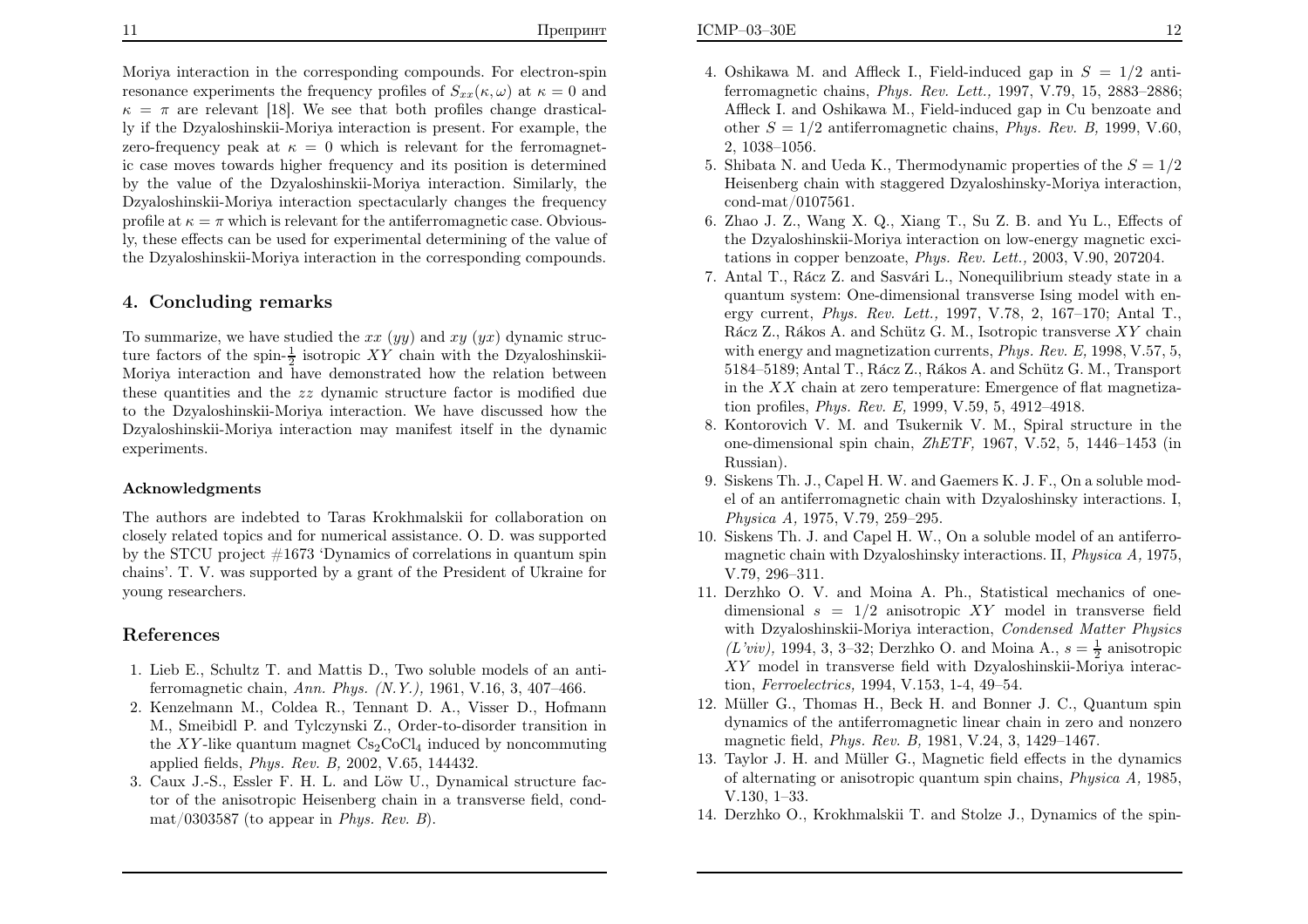$\frac{1}{2}$  isotropic XY chain in a transverse field, J. Phys. A, 2000, V.33, 16, 3063–3080; Derzhko O., Krokhmalskii T. and Stolze J., Dynamicproperties of the dimerized spin- $\frac{1}{2}$  isotropic XY chain in a transverse field, J. Phys. A, 2002, V.35, 16, 3573–3596.

- 15. Aristov D. N. and Maleyev S. V., Spin chirality induced by the Dzyaloshinskii-Moriya interaction and polarized neutron scattering, Phys. Rev. B, 2000, V.62, 2, R751–R754.
- 16. Bocquet M., Essler F. H. L., Tsvelik A. M. and Gogolin A. O., Finite-temperature dynamical magnetic susceptibility of quasi-onedimensional frustrated spin- $\frac{1}{2}$  Heisenberg antiferromagnets, *Phys.* Rev. B, 2001, V.64, 094425.
- 17. Cruz H. B. and Gonçalves L. L., Time-dependent correlations of the one-dimensional isotropic  $XY$  model, J. Phys. C, 1981, V.14, 2785–2791.
- 18. Maeda Y. and Oshikawa M., Numerical analysis of electron-spin resonance in the spin- $\frac{1}{2} XY$  model, *Phys. Rev. B*, 2003, V.67, 224424.